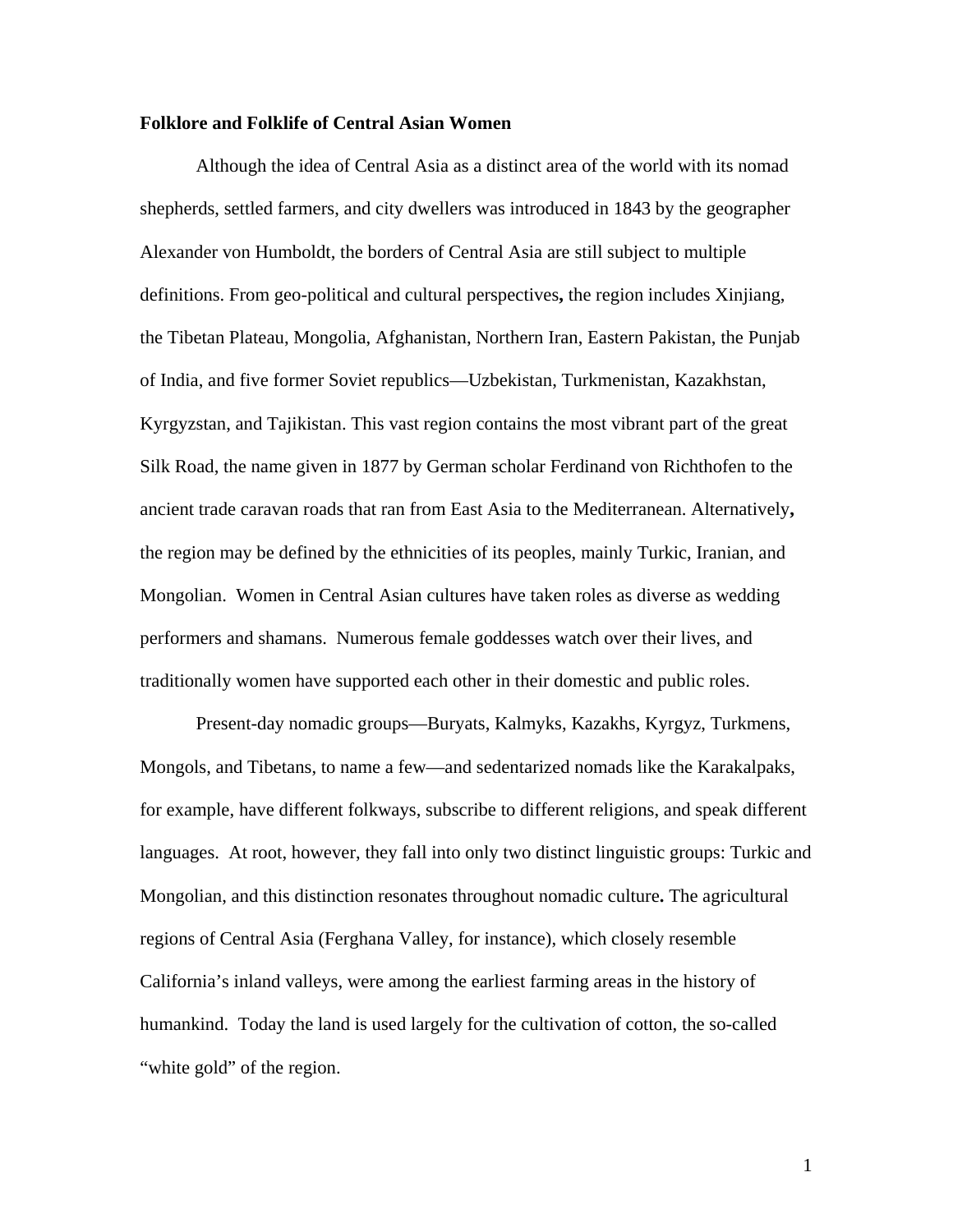Central Asia is home to numerous forms of ethnic and cultural hybridization. It knows nomadic and sedentary peoples, mountain, valley, and city dwellers. The most striking differences occur between the cultural attributes of urban and rural Central Asia. Islamic influences are historically stronger in its sedentary southern regions, predominantly city-dwellers of mainly Iranian origin, by contrast with the northeast regions with strong animist-shamanist influences that are more typical for the steppe area with its rural herding people of mainly Turko-Mongol origin. The strict separation of men's and women's social events is more typical for the settled peoples than for the nomads.

The kaleidoscope of Central Asian cultures can be classified also by religion. Buddhist peoples include Mongols, Buryats, Khakas, Tibet, Kalmyks, and Tuvinians. Islamic peoples of Sunni denomination are Uzbeks, Kazakhs, Tajiks, Turkmens, Uighurs, Kyrgyzs, and small Ismailits enclaves in the Pamir Mountains region of Tajikistan.

In the mythology of Turkic peoples of Central Asia, there are two especially important deities: Jer-Su, god of earth-water, and Umai, goddess of women's nature and fertility. Umai is the wife of Tengri, the supreme pre-Islamic god of heaven. She is the spirit keeper of children; midwives address her during childbirth. Just after her wedding, a Kazakh young married woman puts butter into the hearth of her mother-in-law and calls upon Umai saying, "The fire-mother, the butter-mother, have mercy upon me!" Today, in Almaty, Kazakhstan, the Tengri-Umai Art Gallery and Festival are named after Jer-Su and Umai. The Turkic Umai can be compared with the Mongolian Ot – goddess of marriage and the earth as well as "queen of fire."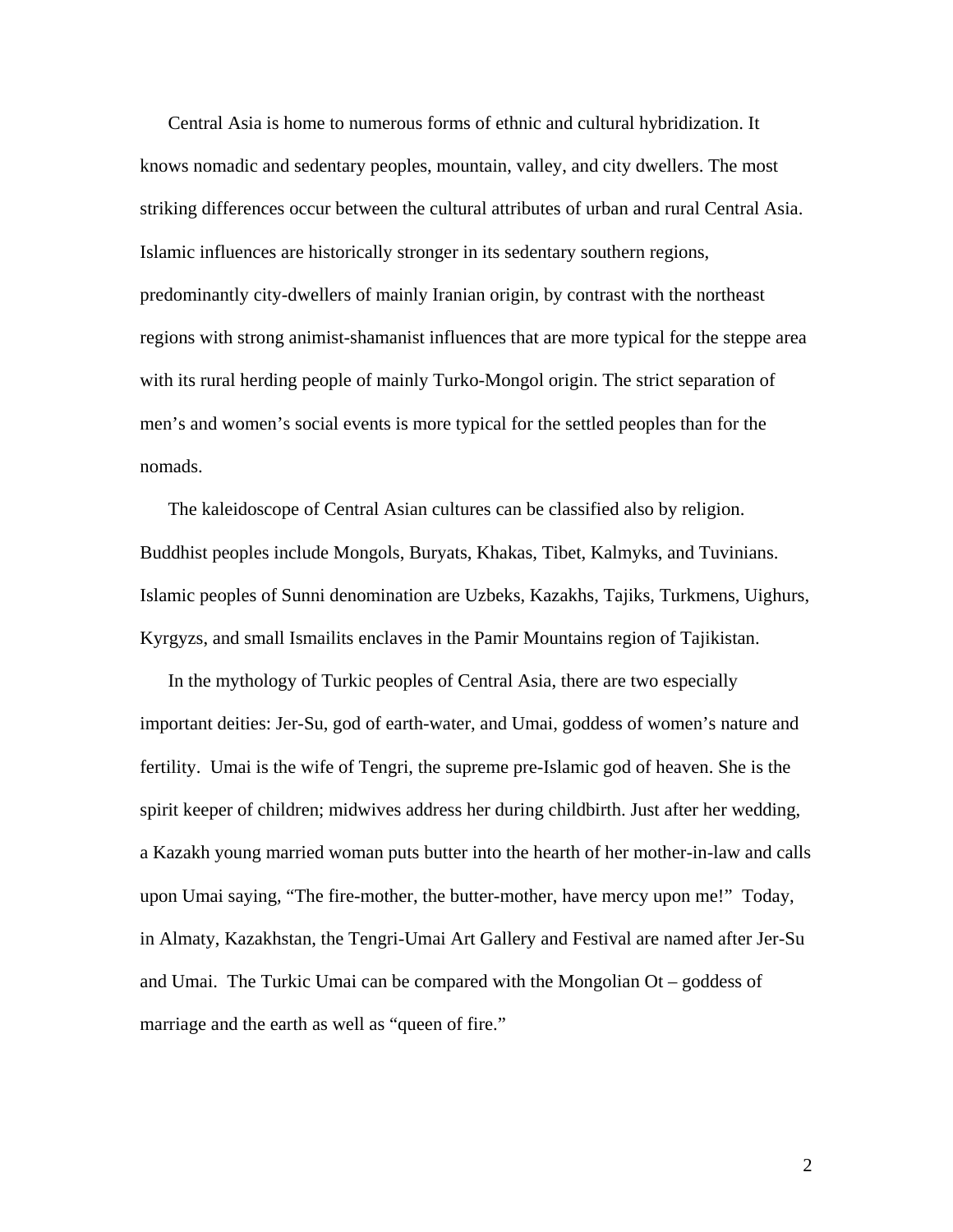For the whole region, the division between women's and men's cultures is particularly significant. In general, this difference represents the inside world where women are responsible for recreating and preserving cultural structures within communities; and beyond, the outside world and the interactions of men**.** The major social roles of women are childbearing and transmission of cultural values, religion, and ethnic identity to the next generation. For women, social status and prestige depend strictly on their function and give them significant power within the community.

The gendering of everyday duties and performances can be explained in part by the fact that women's festivities have been served by female performers only. In the cities of Bukhara and Samarkand, such female entertainers were called *sazanda*. The majority were Bukharan Jews. In the Khorezm region of northwest Uzbekistan, such wedding entertainers are known as *khalfa*. They were from genealogically modest families and were often physically handicapped. In general, wedding parties have been and still are the most popular venue for Central Asian women's music-making.

In the past, professional female lamenters in the region were specialists. They knew the funeral rite with its sung dirges (called *agy* [plural *agylar*] among Turkmen, *zhoktau*  among Kazakhs). But practically all women used to sing lullabies (*alla* among Tajiks, *khuva-khuv* among Turkmen). There are specific women's folksongs like the Turkmen *lele* timed to the spring season when tulips (*lele*) appear.

Traditionally arranged marriages are prevalent for Central Asian women. The bride's dowry is her life-long possession**,** inheritable only by her children. The dowry includes a complete set of clothing, household items, and (among the nomads) her own tent (*yurt*) and herds of sheep, horses, and camels. The amount and value of a woman's dowry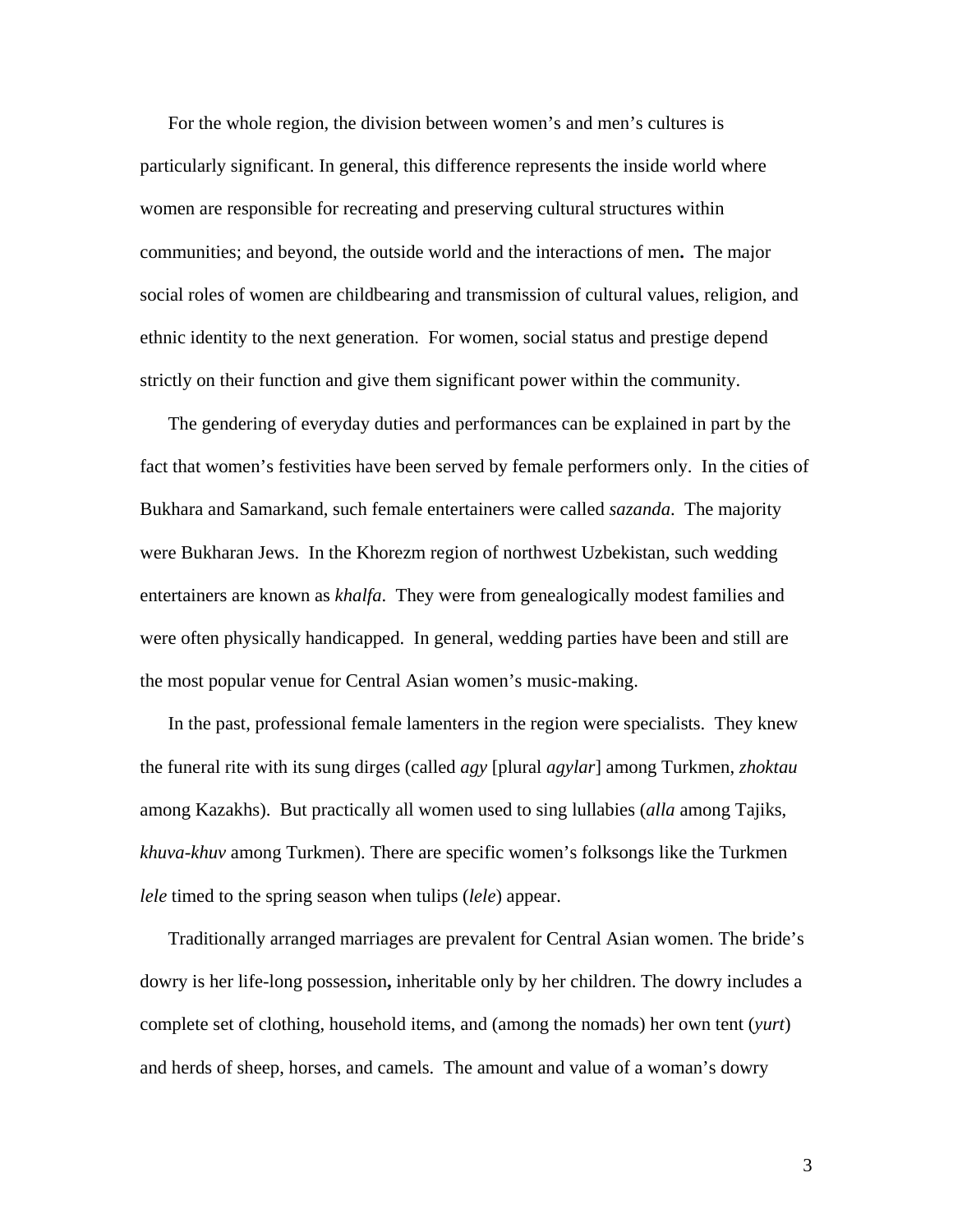depends on the social class and wealth of the families involved. Nowadays, it may include a car and housing.

From the time of her engagement, the bride-to-be moves into a mythological time and space full of danger from different spirits. Fear of the evil eye, evil words, and evil deeds command very careful arrangements of every step in the process of transporting her from the patronage of her own family's ancestors and spirits to her future house with its own ancestors and spirits. The community of women takes full responsibility for this rite of passage from girlhood into womanhood, teaching her as the new member of their society not only practical but also mythological knowledge and experience. Every element of the wedding ceremony—the special dress, set of jewelry and amulets; mores and rituals; the day and time of the ceremony; first contact with the in-laws; and introducing the bride to the fire of the new hearth—and the entire period before the birth of her first child is a fascinating drama for all those involved.

Concerns about a woman's fertility and the safety of her pregnancy bring a full array of rituals. They include food restrictions (pregnant women should not eat camel meat or particular parts of sheep, yet their other food caprices should be obeyed); a requirement to stay away from death ceremonies; and avoiding some ordinary work activities (such as bringing water from the river after dusk or participating in digging channels). Aside from the logical explanation of keeping pregnant women free from heavy labor, in the community another more mythological concept prevails. From their perspective, caring about pregnant women is supported and strengthened by the fear of her anger and curse. She is particularly powerful because of her unique position between life and death that makes her closer to the spirits and gods. Some peoples have a special celebration in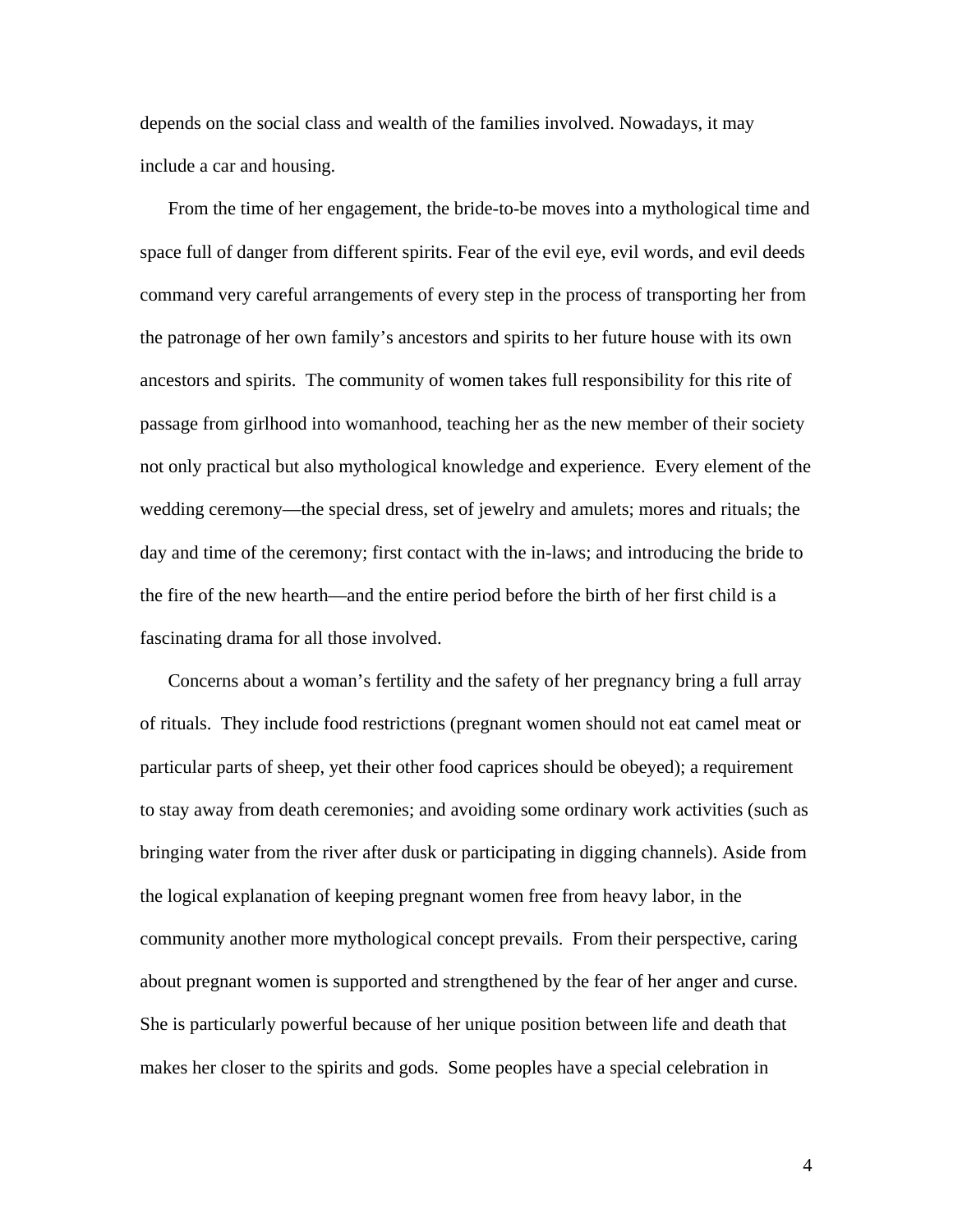honor of a pregnant woman (*zharys kazan* among Kazakhs) which aims to help a pregnant women give birth smoothly, quickly, and without complications.

Goddesses of fertility (among nomads, *Umai*; among settled peoples, *Bibi* [Mother] *Fathima*) are thought to be present during childbirth and to support the new mother. At the same time, however, evil spirits or witches are trying to steal the newborn soul. The placenta is extremely significant, and should be carefully stored (dried out in order to be used as a remedy later on) or buried accompanied with ritual precaution. The baby's first forty days are crucial because s/he is in the process of moving into the world of living things. During that time, the most important rituals symbolize transporting the child from the womb of the mother to the womb of the cradle. For instance, under the pillow or mattress would be put a bow, arrow, or knife for boys, or a mirror and spindle for girls.

The highest function of women is to preserve this world and to create and maintain peace. They put into shape their own world by organizing a living space where everyone can feel safe and protected. They decorate houses and tents because the adorned dwelling is the symbol of its security. They populate this living space with living beings, but women's fertility also exerts influence upon plants and livestock. As shown in the Mongolian film, *The Story of the Weeping Camel* (2004), for example, a productive young married woman cares for a mother camel during and after her difficult birthing experience to ensure harmony in the world.

The birth of sons is considered preferable for number of reasons. Unlike girls who leave home upon marriage, sons remain at their natal domicile and participate in hard manual labor, defend the house if necessary in a war, and care for aged parents. Taking into account the higher death rate of boys and warriors and the shorter duration of men's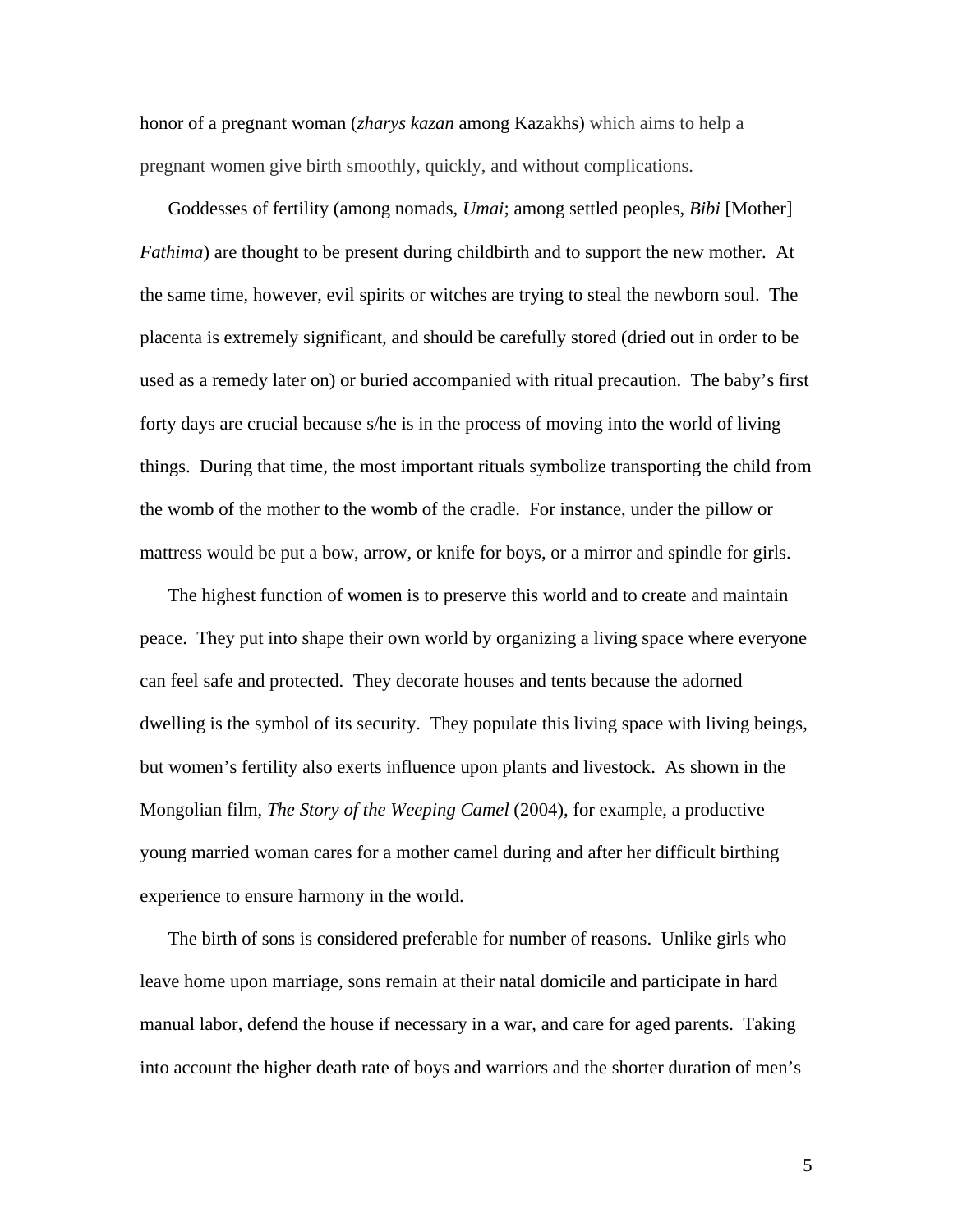life in general, the significance of male children is understandable. Hence, great social merit accrues to the mother who gives birth to boys. After the birth of several sons, the mother's social status rises; ultimately she reaches the highest position in a matriarchy, that of the crone or aged wise woman. Such respected women conduct all economic and political businesses within the family, but they do so through their husbands. Such a woman may not only teach her daughters and granddaughters how to weave, sew, cook, treat guests and so on, but she also obtains more general power over her children and grandchildren, handing down to them her life experience along with religious knowledge.

Uzbek *otines* provide good examples of such respected women. They are female experts in religion and ritual and hold honorary positions not only in their families but also in the Muslim community at large, where they serve at the same level as *mullahs* whose task is to preach the faith. In Turkestan and Bukhara, they teach Quran recitation, prayer, and literacy to girls and women. Though they do not receive money for their work, they are given traditional gifts by individuals for special prayers and blessings. During the Soviet period, an *otin* either became a teacher in the secular state system or a practitioner of communally necessary but publicly derided religious functions in the gendered world of Central Asian Islamic piety.

In traditional societies, every woman coexists in the mutually supported group of other women. These groups consist of women of various generations who back up their social activity with gossip and news about community goings-on. All information is discussed and considered in detail by all the women. Tradition thus takes the place of psychotherapy as a mode for externalizing problems and concerns, helping participants to avoid many conflicts in everyday life.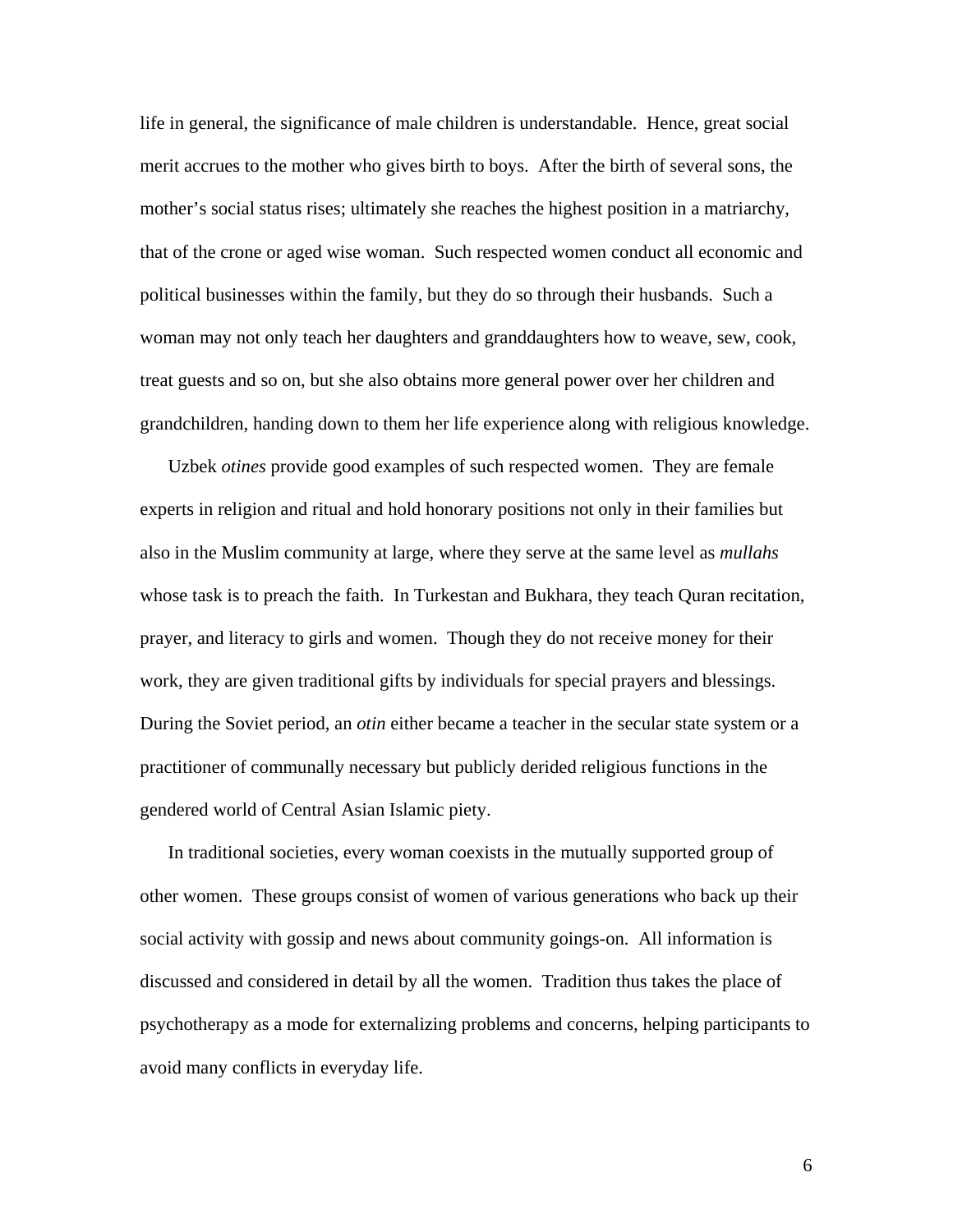Traditional life in women's culture presupposes the exchange of information through storytelling. In order to resolve a concrete situation or a problem, women draw upon mythological, historical, and religious instances, as well as on fairytales and examples from their own experiences. Women also weave their everyday lives into artistic linens and poetic rugs. For every item, they choose the necessary genre pattern; it may be a fairytale for entertainment and moral lessons for children, or an epic love story for adolescents and teenagers. Thus, possession of folklore and especially the knowledge of folk poetics had an enormous place in women's education. Even their everyday language is deeply saturated with proverbs and traditional sayings. A woman's ability to compose a bride's laments while parting with family, to create lullabies for children, and to frame funeral dirges for deceased parents serve her as self-expression and demonstrate her wisdom, knowledge, and cultural competence. Poetic genres also include the *aitys*, public competitions in poetic improvisation popular among the nomads, and, in settled communities (limited to the "women's half" of the house), women's instrumental musicmaking, often with the *dutar*, a two-stringed lute. Women's musical abilities are highly prized and the source of much prestige.

Women were excellent healers, specialists along with shamans in plant and food therapies, massage, and other branches of folk medicine, including bone-setting. Among Mongols, Buryats, Tibetans, Uzbeks, Kazakhs, the mountain Tajiks, the Sayan-Altai and Tuva peoples, to name a few, female shamans, known under various names, cared for the fire in the camp and made sacrifices to the fire of the clan for the sake of its prosperity and health. A daughter-in-law of Genghis Khan was such a woman. Generally speaking, women of high status (including great shamans) were well known in the Central Asian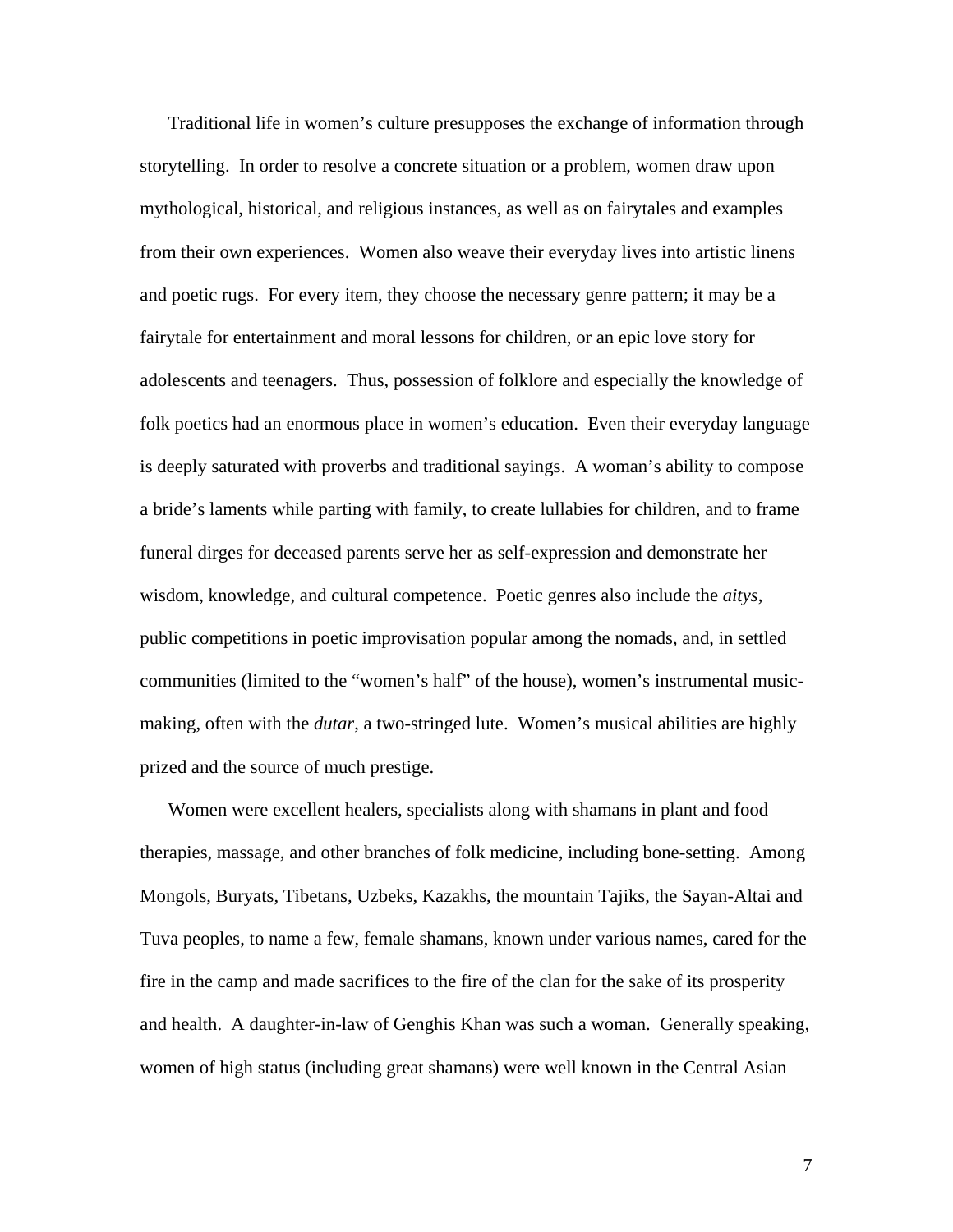past, especially among the nomads. The Tajik woman used to be the hostess of the hearth's fire, the *alou*; the kindling of the hearth was her exclusive duty. Russian anthropologists believe that sacralization of the fire became specifically part of women's religion within Central Asian Islam.

Among Central Asian nomadic peoples, women and men were almost equal in public entertainments, even wrestling, but especially in artistic contests like *aitys*. The life of Sara Tastanbekqyzy (1878-1916), a great Kazakh *akyn* (poet, musician, and improviser) provides an excellent example. As a young competitor, she recounted her own verbal duel with the legendary *akyn*, Birzhan-sal Kozhagulov (1831-1897). By custom, the defeated contestant recites from memory the entire poetic fight, and even to lose to such a master was a great honor. Their contest became the plot for the 1946 opera, "Birzhan and Sara," by Mukan Tulebaev (1913-1960).

Central Asia boasts an astonishing number of outstanding women performers. Among them are Dina Nurpeisova (1861-1955) from Western Kazakhstan, a glorious *dombra*-player and composer of the *kyui* (solo instrumental poems). Akhmetkyzy Akkyzdyn (1897-1986) was another prominent female *kyuishi* from Central Kazakhstan. Maira (Magira) Shamshutdinova (1896-1926) was an outstanding Kazakh singer and author of songs. Kazakh female singers who even conquered the opera stage include Kulash Bayseitova (1912-1957), Roza Baglanova (b. 1922), Roza Jamanova (b. 1928), Bibigil Tulegenova (b. 1929), and Roza Rymbaeva (b. 1957), as well as such renowned traditional epic singers of South Kazakhstan as Shamshat Tulepova (1929-2002) and Elmira Zhanabergenova (b. 1970), the author of numerous songs in the traditional epic style. Today, Zhadyra Amanova, a Kazakh woman who plays the *kobyz*, traditionally a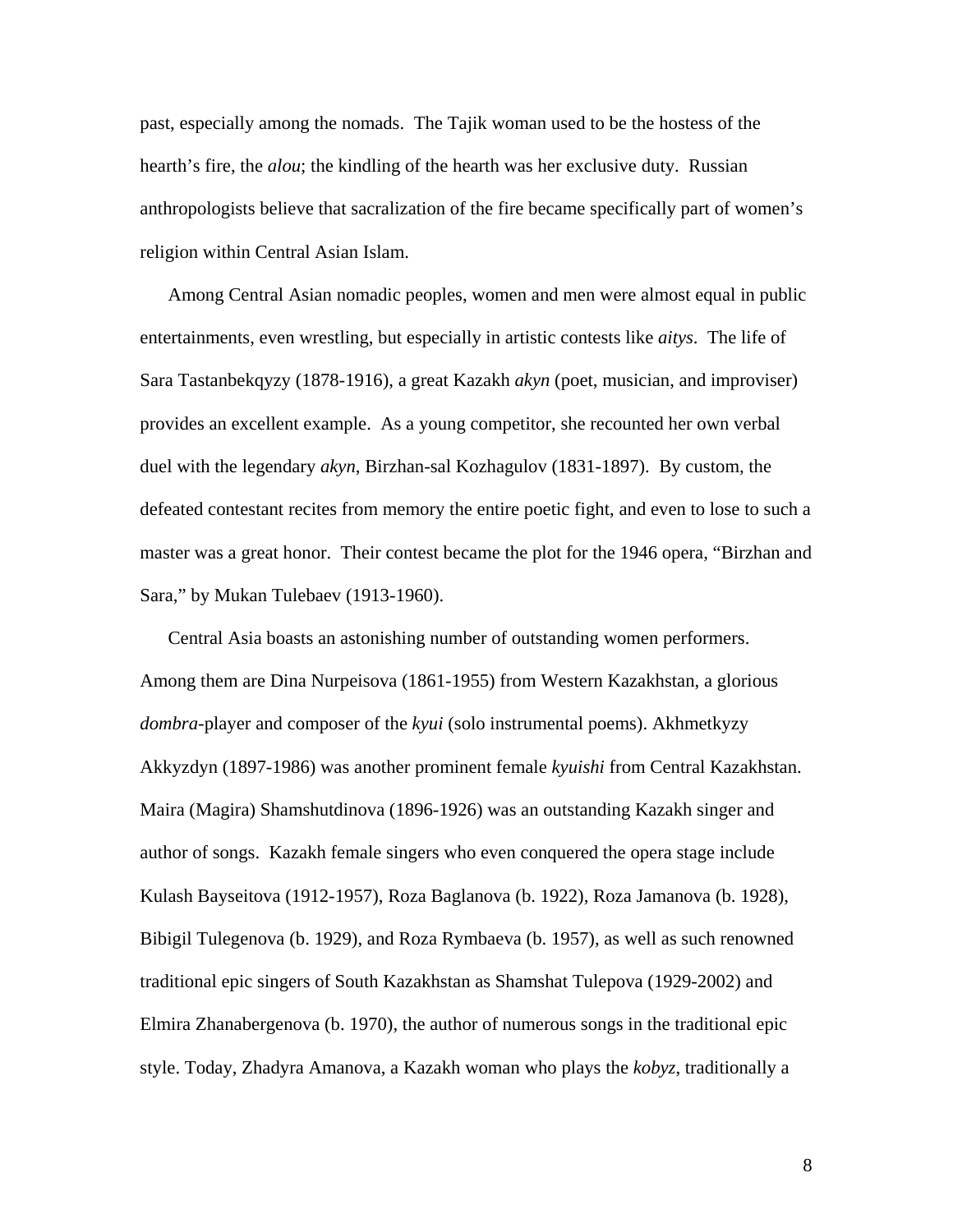men's instrument of shamanic origin, is as famous in the region as are its female Uzbek poets, among whom are Zulfiya, Uvaysi, and Nodirabegim.

Nowadays women play even greater roles in the society. They are counted among the region's most famous poets (such as Akushtap Bakhtigereeva, Mariam Hakimjanova, Tursimkhan Abdrakhmanova, Fariza Ungarsinova, Marfuga Aitkhojina, Kuliash Akhmetova, Gulnar Salikbaeva, Gulrukhsor Sofieva, Tovshan Esenova, and Nadezhda Lushnikova), writers, composers (the most prominent are Gaziza Zhubanova (1927-1993) of Kazakhstan and Zarrina Mirshakar (b. 1947) of Tajikistan), artists, actors, journalists, teachers, and scholars. In the field of women's art and folklore study, several dozen excellent Ph.D. dissertations have been successfully defended by Central Asian women. Especially in the field of ethnography and folkloristics, these describe and analyze certain themes of traditional life which are approachable by and accessible only to women.

The effects of Soviet gender politics resounds strongly in Central Asia, particularly in cities and towns, where, among indigenous populations, men and women typically occupied separate social spaces. The Russification and sovetization of the ex-Soviet republics of Central Asia led to women's participation in new forms of the arts, in which they achieved high acclaim. These artists include celebrated Tajik singers of Bukharan Jewish descent such as Rena Galibova (1915-1995), extremely popular Uzbek female singers like Yulduz Uzmanova, a superstar whose fame began in 1991 when she won in the First Voice of Asia Festival, and Munadjat Yulchieva (b. 1960), whose her first name means "prayer" or "invocation," a brilliant performer of Uzbek folk and classic songs whose voice quality and range have been compared with that of America's Aretha Franklin. Sevara Nazarkhan**,** in her twenties, is another admired Uzbek singer,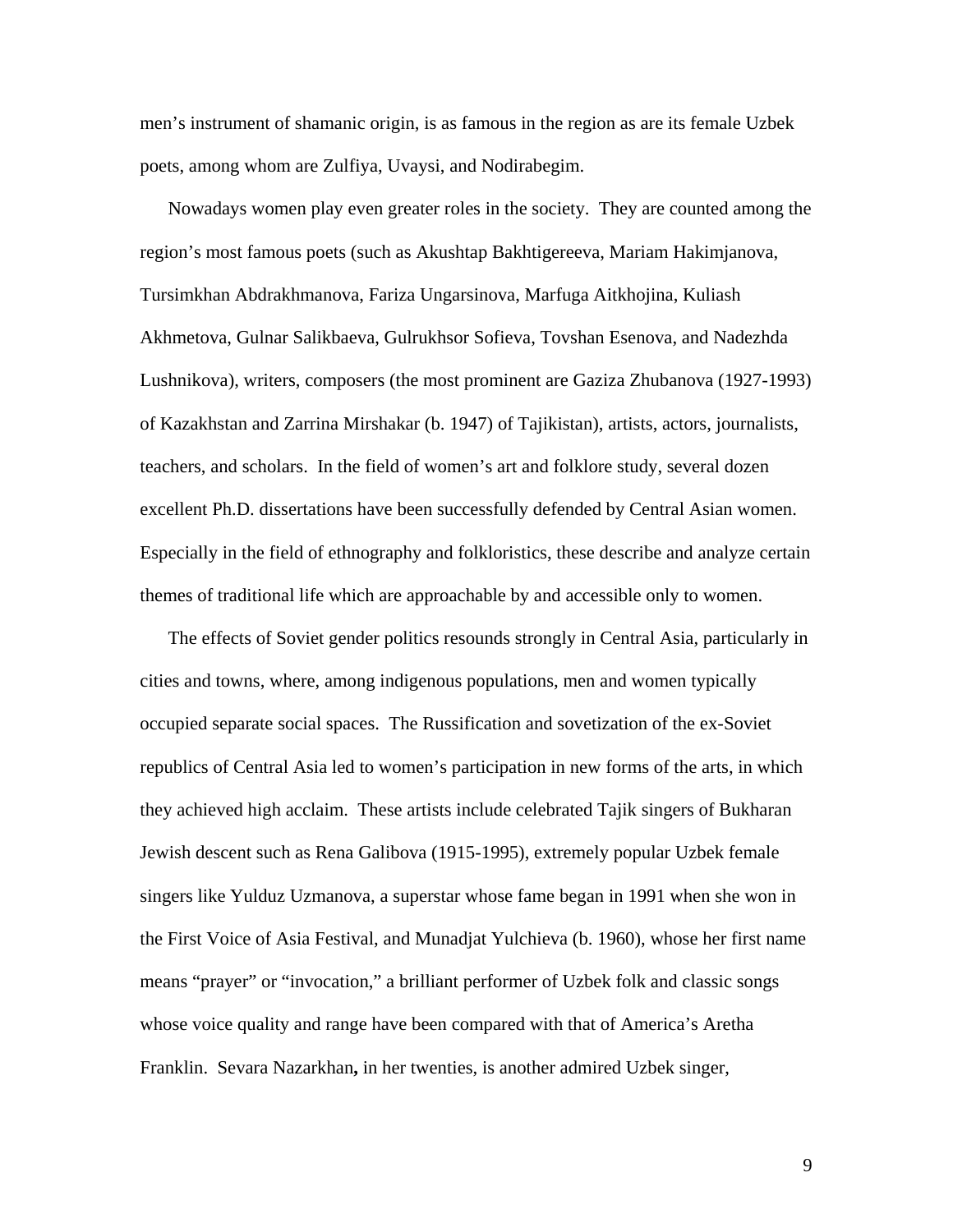songwriter and musician. These women have changed the traditional masculine image of Uzbek music in the West and at home. All remind us that female singers and instrumentalists traditionally epitomized high culture in the region. Most importantly, they show how the successful fusion of the traditional and the modern helps Central Asian women to make bold transitions onto the international music scene. Expert in the Mongolian traditional long song known as *urtyn duu*, Namjiliin Norovbanzad (1931- 2001) is regarded as the greatest Mongol singer of the twentieth century. Popular singer Salamat Sadikova (b. 1956) represents the modern voice of Kyrgyzstan, working in a new fusion of tradition and modernity. All have their own CDs, video clips, and on-line blogs.

After the political and economic collapse of the USSR, women again heroically master new branches of business, trade, and the arts. The region's new market mentality and the growth of its business life throw down an enormous challenge to the women of Central Asia. But they have taken up the task, and their courageous voices are becoming stronger and louder.

Alma Kunanbaeva and Izaly Zemtsovsky

## **References**

Acar, Feride and Ayşe Gűnes-Ayata, eds. *Gender and Identity Construction: Women of Central Asia, the Caucasus and Turkey*. Leiden, Boston, Köln: Brill, 2000.

*Bardic Divas: Women's Voices in Central Asia*. Vol. 4 of the 10-volume CD-DVD anthology "Music in Central Asia," co-produced by the Aga Khan Trust for Culture and Smithsonian Folkways Recordings, 2007.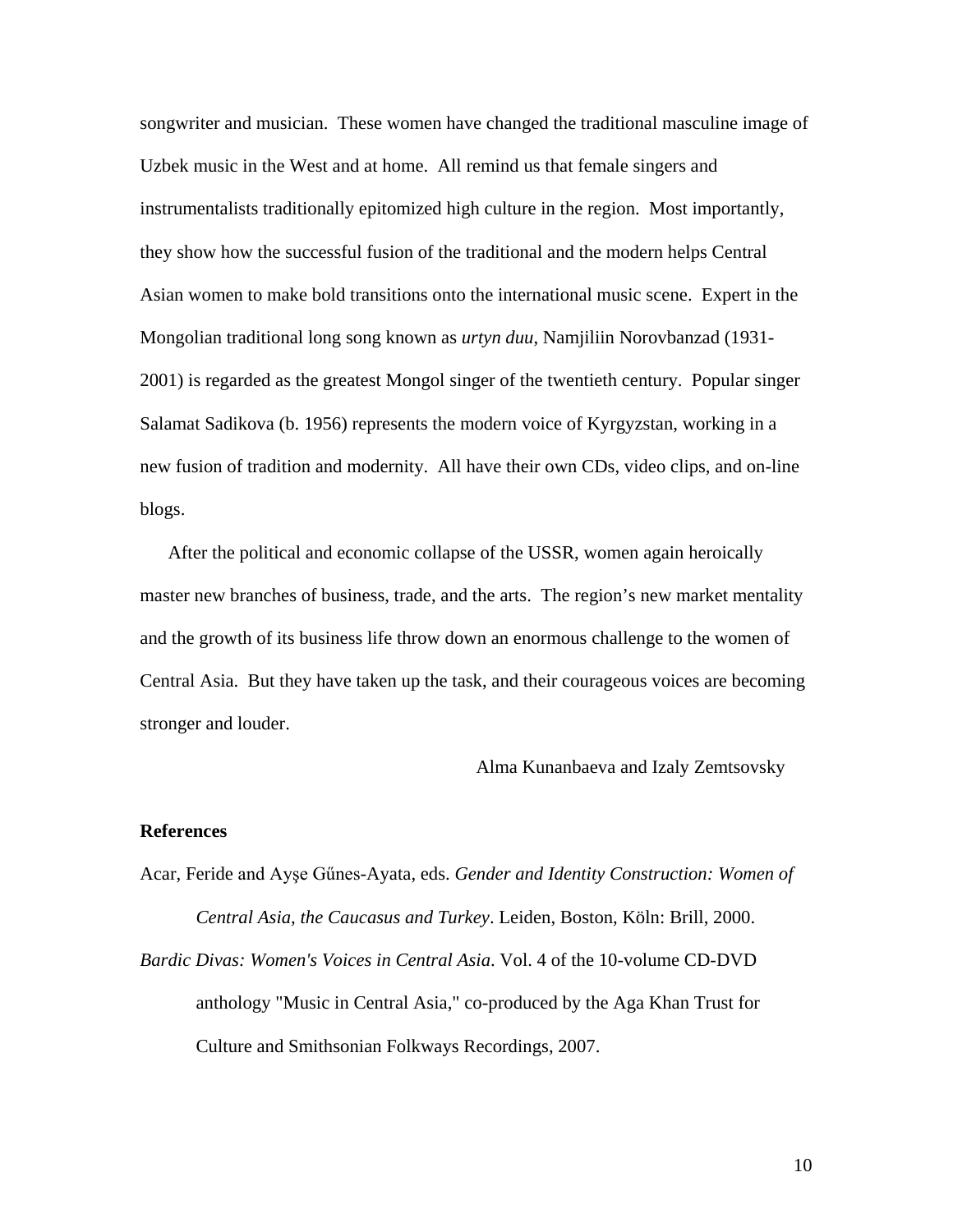- Blackwell, Carole. *Tradition and Society in Turkmenistan: Gender, Oral Culture and Song*. Richmond, Surrey [UK]: Curzon Press, 2001.
- Corcoran-Nantes, Yvonne. *Lost Voices: Central Asian Women Confronting Transition*. London, New York: Zed Books, 2005.
- Doi, Mary Masayo. *Gender, Gesture, Nation: Dance and Social Change in Uzbekistan*. Westport, CT: Bergin & Garvey, 2002.
- Fathi, Habiba. "Otines: The Unknown Women Clerics of Central Asian Islam." In *Central Asian Survey*, vol. 16 (1997), no. 1, pp. 27-43 (also on-line).
- Goldman, Wendy Z. *Women, the State, and Revolution: Soviet Family Policy and Social Life, 1917-1936*. Cambridge: Cambridge University Press, 1993.
- Harris, Colette. *Control and Subversion: Gender Relations in Tajikistan*. London; Sterling, VA: Pluto Press, 2004.
- Kamp, Marianne. *The New Woman in Uzbekistan: Islam, Modernity, and Unveiling under Communism*. Seattle: University of Washington Press, 2006.
- Kleinbach, Russel and Sarah Amsler. "Bride kidnapping in Kyrgyzstan." In *International Journal of Central Asian Studies*, vol. 4 (1999), pp. 185-216.
- Levin, Theodore. 1996. *The Hundred Thousand Fools of God: Musical Travels in Central Asia (and Queens, New York)*. Bloomington: Indiana University Press.
- Massel, Gregory. *The Surrogate Proletariat: Moslem Women and Revolutionary Strategies in Soviet Central Asia: 1919--1929*. Princeton University Press, 1974.
- Michaels, Paula Anne. *Curative Powers: Medicine and Empire in Stalin's Central Asia*. University of Pittsburgh Press, 2003.

Munadjat Yulchieva & Ensemble Shavkat Mirzaev. 1997. Network/WDR 28.297.